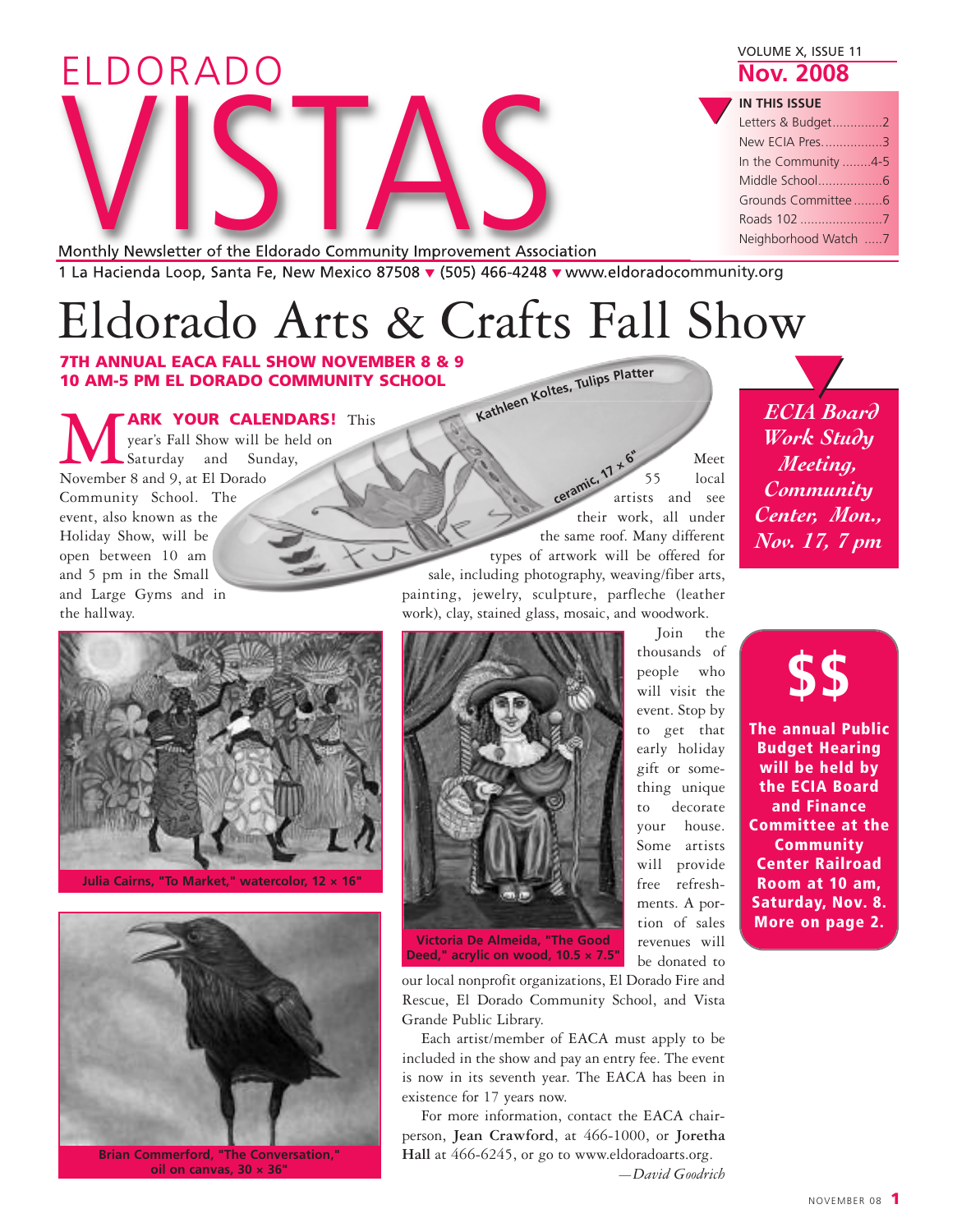

### *Share your comments with us!*

*For policy and deadline, see below*

**▼**

#### *Editorial Policy*

*Vistas* invites opinions, ideas, stories, photos, and art from the community at large. Please include contact numbers for fact checking purposes. The newsletter will not publish unsigned letters or material deemed inflammatory. Material will be printed at the discretion of the editors. Letters over 150 words will be edited for fit. Community announcements are welcome; accompanying photos are welcome, too. **DEADLINE: Newsletter** deadline is the 3rd day of each month. Submissions can be dropped off or mailed to the ECIA office or emailed to ECIADebby@aol.com Please include "Attn: Vistas" in your message.

#### *Mission Statement*

The mission of *Vistas*, the monthly newsletter of the ECIA, is to inform the Eldorado community about issues before the ECIA Board and the membership at large. By so doing, the publication seeks to foster increased neighborhood pride and community participation in the decision making process.

## Problem Dogs

**THE ISSUE OF UNCONTROLLED DOGS**<br>
remains open. If dogs are family members,<br>
then do they not warrant the discipline<br>
that one would bestow on a child? Most dog ownremains open. If dogs are family members, then do they not warrant the discipline ers are considerate, so it is to the indolent and careless that action must be directed. Unleashed dogs and constant barking are threats to the physical and mental well-being of the community.

The ECIA needs to institute more rigorous regulations through revised covenants with realistic sanctions and perhaps a neighborhood Dog Watch. Enforcement of the existing county ordinances is ineffective, mainly due to difficulty in identifying dogs. However, we must take action lest we permit selfish and irresponsible owners to degrade the quality of life for all.

*—David Brown*

### **BUDGET HEARING** ECIA Financial Forecast

G**OOD NEWS FOR 2009:** no proposed assessment increase. But for 2010, an assessment increase is likely.

This and other Association fiscal news will be discussed at the annual ECIA budget hearing on Saturday, November 8, at 10 am at the Community Center Railroad Building. The detailed proposed 2009 ECIA Operating Budget will be available in print at the ECIA office and website on Monday, November 3. This will be the final opportu-

nity for public comments and questions prior to the adoption of the 2009 budg-. et at the regular Board meeting at 7 pm on Thursday, November 20.

**2008 REVIEW:** The 2008 Operating Year is projected to finish slightly under budget for both revenues and expenditures. Anticipated revenues are expected to fall short of the budgeted amount by about \$10,000, or 1.5%, mostly because of small shortfalls in items such as architectur-

al applications, assessment certificates, and Community Center rentals. Spending is expected to underrun by a similar amount, with notable savings in the area of wages, property insurance and taxes. Modest overruns are anticipated for building repairs, trash removal, and gasoline. A major portion of the \$20,000 contingency line item was committed to unanticipated covenant enforcement legal expenses.

**2009 OUTLOOK:** Revenues are budgeted at \$734,510—a minor decrease of \$4,225 compared

# *More on Speeding*

**COULDN'T AGREE MORE** with Ms.<br>
Mandel's call for proactive measures about<br>
unsafe driving. As for Mr. Zisman's unattributed<br>
assertion that drivers "greatly dislike" round-**COULDN'T AGREE MORE** with Ms. Mandel's call for proactive measures about unsafe driving. As for Mr. Zisman's unattribabouts, I disagree. That seems to be an opinion on his part, and a little education regarding roundabouts would not only change people's minds but would show that they are safer and improve fuel economy.

I urge Mr. Zisman to reconsider his opinions about roundabouts. Police presence is a reactive measure and, given our current national administration, is something I'm sure we're all anxious to avoid.



*—Bill York*



Expenses and reserve transfers are budgeted at \$791,925, an increase of \$29,050 from the 2008 budget. Categories accounting for this increase from the 2008 budget include health/life insurance for the employee benefit plan, energy and water costs, trash removal, *Vistas* and website operation and upgrades,

*The detailed proposed 2009 ECIA Operating Budget will be available in print at the ECIA office and website on Monday, November 3.*

amenities survey, security contract, and replacement reserve transfer. This exceeds budgeted income by \$57,415. However, over the years, a balance of unexpended Association operating funds has been accumulated, projected to be about \$320,000 at the end of 2008. The Finance Committee has previously recommended that the Unallocated Funds Reserve (UFR) be gradually drawn down to prevent or mitigate future assessment increases,

until the UFR reaches approximately 20- 25% (\$130,000-\$170,000) of annual assessments. Therefore, no assessment increase is recommended for 2009, leaving annual assessments at \$240 per lot. However, the Finance Committee also believes that a recommendation for an assessment increase for 2010 is virtually certain, to cover increasing operating costs, increasing requirements for transfers to the Repairs and Replacement Reserve, and the need to rebuild the Capital Reserve Fund.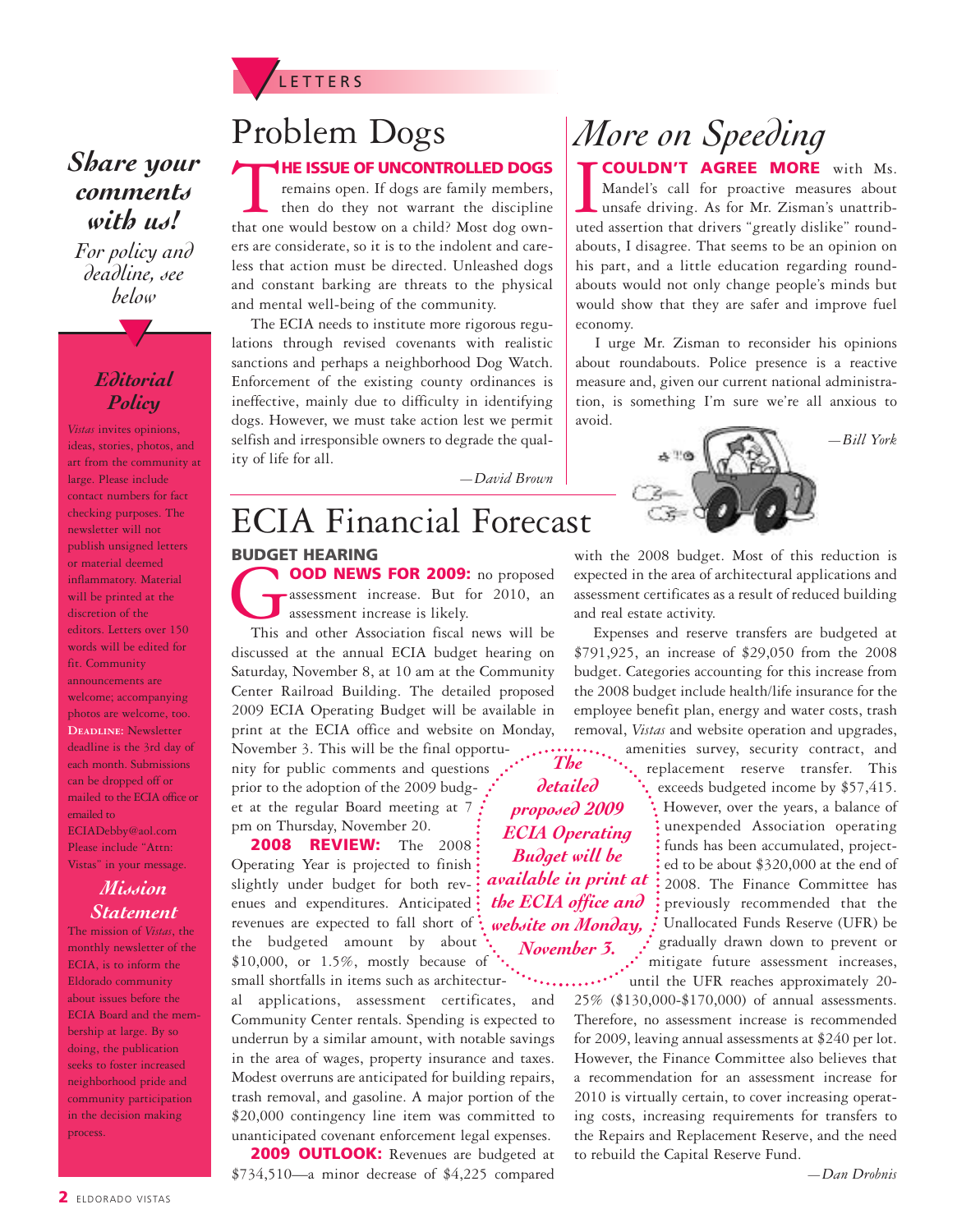## Ed Benrock, New ECIA President

**OCON SEPTEMBER 18,** the ECIA Board elected Ed Benrock to serve as our Association's president. He brings to the post a lifetime of experience in dealing with difficult elected **Ed Benrock** to serve as our Association's president. He brings to the post a problems, and his talent in dealing with people is obvious.

Born in Dearborn, Michigan, he both studied at and wrestled his way through Lowrey High School in that city and later attended Wayne State University in Detroit. Following college studies, he joined the U.S. Coast Guard, learned how to sail in the waters surrounding Key West, Florida, and Long Beach, California, and became an expert in life-saving techniques and navigational aids.

The technical expertise Ed derived from his serv-

ice in the military was useful to him in the next part of his life. Leaving the Coast Guard, he took up the trade of locksmithing, operating a business for 20 years in the city of Montclair, California. "It's one of those professions," Ed points out, "that people won't call on until they have a real problem; I guess I developed a sympathetic ear working in that job."

Ed spent long hours working at his business, Lock and Safe of Montclair, but what interested him much more was the volunteer work he took up that linked to his experience at sea. He became a museum pilot

(docent) with the Los Angeles Maritime Museum in San Pedro, California, and over the years rose to become president of that association's board of directors. He learned a lot, he says, about motivating and encouraging volunteers. "Recognition for accomplishment is the key," he says. "Volunteers are rewarded by recognition."

Later, Ed was appointed to the planning commission of Montclair. He knows the ins and outs of landuse planning and compares it a bit to the work of our Architectural Review Committee. "The temptation is to try to please everybody, but you learn—that can't be done. You do the best you can to get people to listen to one another."

On moving to Eldorado, Ed Benrock immediately volunteered for service with the ECIA and was shortly thereafter made chairman of the Road Committee. He was later appointed a member of the Santa Fe County Road Advisory Committee. "Most

of us don't want asphalted speedways beside our homes here; but on the other hand, we want the County to provide regular and effective maintenance of our base-coursed roads. I will continue to work for that while serving as president," he said.

Looking at the job ahead as ECIA President, Ed says, "I guess you could call me a 'professional volunteer' if there is such a thing. "He has always tried to be involved with the community he lives in from being a docent and living history director to being a board member of a local Chamber of Commerce and working on the Main Street Project in Silver City, New Mexico. "Our Association," Ed stresses, "depends very heavily on the hard work of its volunteers. That's why it has been able to keep its

> costs low and its annual dues among the lowest in the country for an association that provides its members with so much. We simply need more of our residents to see the need and volunteer. It's the American way."

> Things have changed since Ed Benrock moved to Eldorado. For one thing, gas prices have gone up very significantly, and the trip we thought nothing about making a couple of times a day into Santa Fe and back has become costly. Ed says he will push for improved transportation links to Eldorado from

Santa Fe, with linkage to the Rail Runner to Albuquerque (scheduled for completion in December).

Other cities Ed has lived in have pushed for having Neighborhood Watch. "Ours, thanks to the good work of **Marilyn Walker** and **Larry Eccard** and their dedicated committee, is the best in the County of Santa Fe," he noted. "The ideal situation would be for every resident to sign up for Neighborhood Watch. It's not only important as a proven deterrent against crime, it's a way of being able to help each other out when emergencies—like the huge snowstorm we had a couple of years ago strike us with little or no warning."

"My goal is to build on the past efforts of the many—the volunteers and the staff—and keep Eldorado clean, safe and beautiful," says Ed Benrock. All of us living here wish him well in that endeavor. *—Frank Schober*

**Santa Fe, NM 87508 466-4248, 466-4249 info@eldoradocommunity.org www.eldoradocommunity.org General Manager Bill Donohue 466-4248 ECommunity@aol.com BOARD OF DIRECTORS President Ed Benrock 466-2088 Francesed@cybermesa.com Vice President**

**▼**

**ECIA OFFIC E**

**#1 La Hacienda Loop**

**Kirsten Jasna 466-3712 kjasna@yahoo.com Treasurer Ed Moreno 466-1183 edmoreno@newmexico.com Secretary Su Anne Armstrong 466-4067 suanneinsantafe@msn.com Director Lisa Robles 466-8975 lisarobles66@msn.com**

**COMMITTEE CHAIRPERSONS**

**Finance: Dan Drobnis Architecture: Bill Schwent Conservation: John Parker and E.J. Evangelos Stable: Mary Ann Caldwell Election: Ken Robinson Roads: Nolan Zisman Information: Carol Leyba Neighborhood Watch: Larry Eccard & Marilyn Walker Facilities & Grounds: Fred Raznick**

**VISTAS NEWSLETTER Editor: Carol Leyba 466-1158 cbsleyba@comcast.net Designer: Hope Kiah hope@santafe-webdesign.com Editorial Assistant: Debby Padilla 466-4248**

**COMMUNITY RESOURCES Vista Grande Library 466-READ Security 204-2945 Fire and Rescue 466-1204 County All Purpose 820-CNTY (2689)**

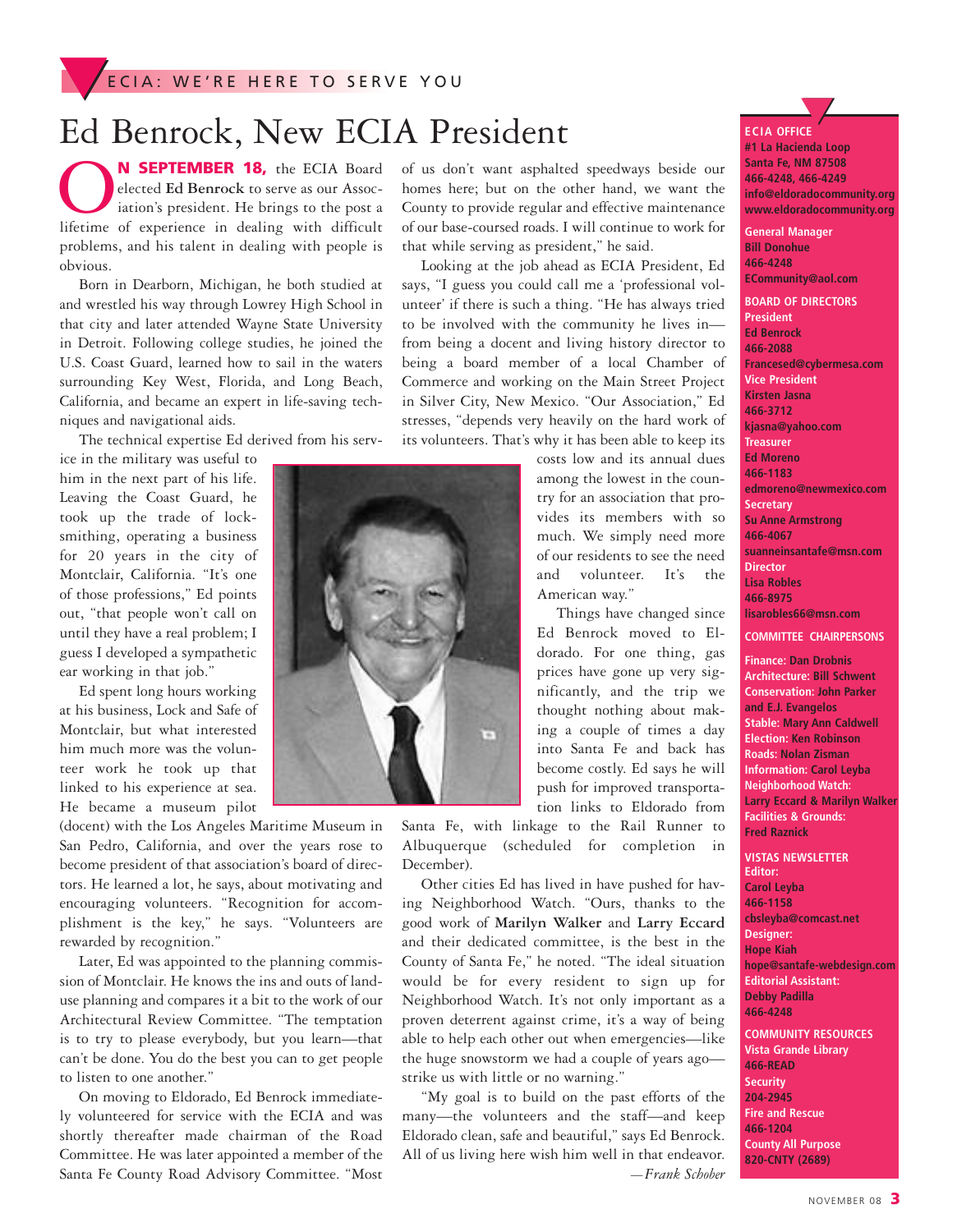

**Fun times this September at the annual barbecue sponsored by El Dorado's and the State's finest Fire and Rescue Service.**





#### **Tom Miller Resigns**

Board President and Director **Tom Miller** has resigned from the Board of ECIA. Tom served on the Board as a Director and then was elected as the Board's President. His dedication to and foresight on behalf of the community of Eldorado will be missed. We wish Tom well and thank him for his service to our community.

*—Ed Benrock, ECIA President*

#### **ERA News**

Inspired by our highly successful Doggie Pool Party, dog owners are in the process of forming an Eldorado dog owners' club. If you would like to be involved and help organize fun events for your dog, contact **Freddi Hetler** at 466-2005.

The Eldorado Mobility Committee held a series of public hearings in October to gather ideas and suggestions to improve our Eldorado Express Bus Service. You can enter your ideas by going to www.eldoradocommunity.org and responding to the bus survey. For additional information, contact **John Whitbeck** (466-4436) or **Jessica Boinoff** (466-4355), Committee Co-chairpersons.

*—Bruce Blossman, ERA President*

#### **The Wisdom Eye**

On Tuesday, November 11, a free public talk with **Gen Kelsang Choma**, Resident Teacher at Santa Fe's Tushita Buddhist Center, will be held at the Eldorado Community Center Railroad Building 7-8:30 pm. This begins a new series, "Opening the Wisdom Eye." Through developing our own wisdom, we can maintain a calm and peaceful mind all the time. We will grow our inner strength, become happier and progress quickly on the spiritual path.

#### **Meals on Wheels Looking for Drivers**

The Adam Senior Center's Meals on Wheels Program (MOW) is expanding to include other communities in the area. Already there are MOW clients in Galisteo, and there is hope to include Glorieta and Cañada de los Alamos, to name a few. The program continues to serve homebound seniors in the Eldorado area, but it would be so helpful to have additional drivers to add to the current list. For information and to volunteer, contact 466-9765.

#### **EACA Life Drawing**

Informal life drawing workshops are open to all on Monday mornings 10-12 (except holidays) at the Eldorado Community Center Railroad Bldg., sponsored by the Eldorado Arts and Crafts Association. Shared model's fee: \$6-9. For more information, go to www.eldoradoarts.org or contact **Mary Fredenburgh** at 466-4284.



#### **Mobile Health Van in Eldorado**

The Santa Fe County Mobile Health Van will be at the Adam Senior Center on November 12, 10 am-2 pm. The Health Van offers, free of charge, blood pressure and glucose screening, referral to low-cost physicians and providers, free health information in English and Spanish, and community health fair information such as flu clinics and low-cost breast and prostate screenings. Free flu shots will also be available.

#### **EGOT! Survey**

Eldorado Gas and Oil Team (EGOT!) has just released a first attempt to determine what ordinary citizens of Santa Fe County think about aspects of potential gas & oil drilling within our county's borders. If you'd like a copy of the report, contact **Doug Stewart**, Coordinator, EGOT!, stewart@rt66.com.

#### **Mount Rushmore Tour for Seniors**

The Adam Senior Center presents a tour of Mount Rushmore and the Black Hills of South Dakota, May 17-23, 2009: 7 days and 6 nights is \$570 per person, double occupancy. This includes 10 meals (6 breakfasts and 4 dinners, gratuities included). Deposits of \$75 per person must be received by Nov. 7, 2008. For information, call **Dolores Brock**, 466-3848 or **Pat Kuhlhoff**, 466-4877. **Election Signs**

Public election signs are allowed on a lot 14 days prior to a public election and shall be removed within 72 hours after said election.

#### *—Bill Donohue, ECIA General Manager* **PTA Hosts Holiday Fundraiser**

Christmas time will be here before you know it! El Dorado Community School PTA will be trying a new fundraiser this year: We invite you to purchase a "live" Christmas tree/wreath from the school. The tree selection will be The Douglas Firs, The Noble Firs and The Grand Firs. Tree sizes range from 5 or 6 feet to 8 or 9 feet. Wreath sizes are 22 inches. Watch the school marquee for sale dates (mid-November). Tree delivery date will be the week of December 13. All funds from this event will be put back into our children's classrooms for enrichment. Please continue your support for the El Dorado PTA. If you have questions, you can reach a member of the PTA Board by calling the school at (505) 467-4901.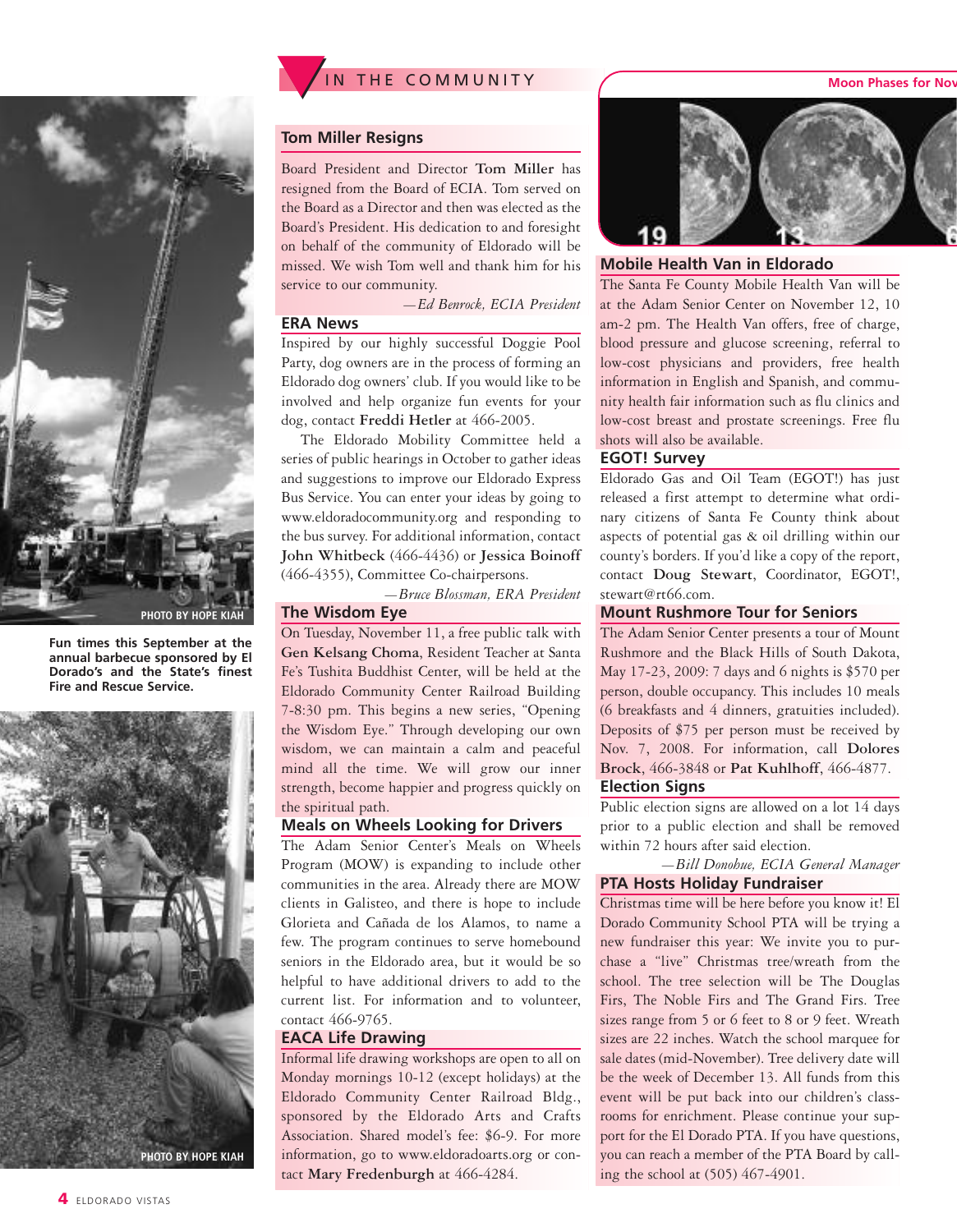**vember**



#### CHOOSING BINOCULARS ASTRONOMY Corner

Binoculars come in all sizes and prices. With their use, the sky offers a whole new dimension, but which ones are best for your astronomical journey? There are many advantages to a pair of binoculars, compared with a telescope, as a first astronomical instrument: cost, weight, size and availability. My first choices for astronomy are 10x50 and 7x50. The first numbers (10 and 7) indicate the magnification; the second number (50) is the diameter in millimeters of each front lens.

With binoculars in a dark sky, you can see star clusters in Sagittarius and Scorpio, and you can even see the Andromeda galaxy and, of course, the Moon.

> *— Juan Alvarez jalva88610@aol.com*

Protect our night skies; keep outside lights low or off when not needed.

#### **E-Waste Day at Eldorado Transfer Station**

The Eldorado Transfer Station on US 285 is having a special waste disposal day for electronic equipment on Saturday, December 13. Dispose of your old computers, monitors, printers, copiers, scanners, plotters, peripherals, telecommunication equipment, servers, phone systems, security equipment, UPS systems, cell phones, and VCRs. Items NOT accepted include TVs and household appliances such as vacuums, refrigerators, washers, dryers. Solid Waste permits will be punched with drop-off E-waste. For more info call 992-3010 or 992-3025.

# November Events

### *Left out? Help us compile a comprehensive events listing.*

Email **info@eldoradocommunity.org** with your meeting/event information, or bring it to the ECIA office by the 8th of the month for publication in the following month's *Vistas.* Please include "Attn: Vistas" and be sure to indicate:



**1. Type of Event 4. A Resource Person** (one who can answer **2. Location** questions both about the event and the sponsoring **3. Date & Time** organization) and his/her telephone number. Photographs (digital or snapshots) are encouraged!

*Note: All meetings are at the Community Center, unless otherwise noted.*

*LR=Living Room, F=Foyer, CFR=Conference Room, CR=Class Room, RR=Railroad, K=Kitchen*

| <b>NOVEMBER SPECIAL EVENTS</b>                |                                                       |                                    |                      |                        |  |
|-----------------------------------------------|-------------------------------------------------------|------------------------------------|----------------------|------------------------|--|
| Daylight Savings Time Ends Sunday, November 2 |                                                       | Fall back 1 hour                   |                      |                        |  |
|                                               | Eldorado Arts & Crafts show Sat. & Sun., November 8-9 |                                    |                      | School                 |  |
| Thanksgiving Day                              | Thurs., November 27                                   | Have a Great Holiday!              |                      |                        |  |
| <b>COMMITTEE MEETINGS</b>                     |                                                       |                                    |                      |                        |  |
| <b>Conservation Committee</b>                 | Tues., November 4, 7-9 pm                             | John Parker                        | 466-7513             | LR                     |  |
| <b>Facilities &amp; Grounds</b>               | Tues., November 11, 4 pm                              | <b>Fred Raznick</b>                | 466-2305             | <b>CFR</b>             |  |
| <b>Finance Committee</b>                      | Wed., November 12, 10-noon Dan Drobnis                |                                    | 466-4781             | <b>CFR</b>             |  |
| <b>Architectural Committee</b>                | Wed., November 12, 7-9 pm                             | <b>Bill Schwent</b>                | 466-7708             | <b>CFR</b>             |  |
| <b>Board Work Study</b>                       | Mon., November 17, 7-9 pm                             | <b>ECIA</b>                        | 466-4248             | <b>CFR</b>             |  |
| <b>ECIA Board</b>                             | Thurs., November 20, 7-9 pm ECIA                      |                                    | 466-4248             | <b>CR</b>              |  |
| <b>Information Committee</b>                  | Tues., November 25, 7-9 pm                            | Carol Leyba                        | 466-1158             | LR                     |  |
| <b>Architectural Committee</b>                | Wed., November 26, 7-9 pm                             | <b>Bill Schwent</b>                | 466-7708             | <b>CFR</b>             |  |
| <b>Stable Committee</b>                       | Tues., November 25, 7-9 pm                            | <b>Bonita Mamp</b>                 | 466-4271             | <b>CR</b>              |  |
| <b>MONTHLY MEETINGS</b>                       |                                                       |                                    |                      |                        |  |
| Shakespeare Group                             | Tues., November 11, 2-4:30 pm Andy Dobek              |                                    | 466-0223             | <b>CFR</b>             |  |
| Search & Rescue                               | Thurs., November 13, 6:30-9:30 pm Dave Burdett        |                                    | 466-9765             | <b>CR</b>              |  |
| La Canada Wireless                            | Mon., November 10 & 24, 7-9 lcwireless.org            |                                    |                      | Library                |  |
| Roadrunners RV Club                           | Tues., November 18, 6 pm                              | Beverly Cottingham 466-4655        |                      | Fire                   |  |
| Library Book Group                            | 3rd Mon., 7-9 pm                                      | <b>Shelley Moore</b>               | 466-9636             | <b>VGPL</b>            |  |
| Cub Scout Pack 414                            | 4th Tues., 7-9 pm                                     | John Kieling                       | 466-4232             | Sm Gym                 |  |
| <b>MOMS Club</b>                              | Mon., November 17,3-5 pm                              | <b>Mandie Rippy</b>                | 795-4086             |                        |  |
| <b>Bird Walk</b>                              | 1st Sat., 8:30 am                                     | Ron Duffy                          | 466-6398             |                        |  |
| Conserv. Comm. Hike                           | 3rd Sat. of month                                     | <b>Eleanor Gossen</b>              | 466-1949             |                        |  |
| <b>EACA Meeting</b>                           | Last Thurs. of month                                  |                                    | 466-6245             | Fire                   |  |
| EAW&SD*                                       | Thurs, November 6 & 20, 7-9 pm                        |                                    | 466-2411             | <b>CR</b>              |  |
| <b>WEEKLY MEETINGS</b>                        |                                                       |                                    |                      |                        |  |
| AA                                            | Tues., 5:30-6:50 pm                                   |                                    |                      | LR                     |  |
| AA                                            | Wed., 10:30-11:30 am                                  |                                    |                      | CFR/RR                 |  |
| AA                                            | Fri., 6-7 pm                                          |                                    |                      | <b>CFR</b>             |  |
| AA                                            | Sat., 10:45-11:45 am                                  |                                    |                      | LR                     |  |
| AA                                            | Sun., 5:15-6:15 pm                                    |                                    |                      | <b>CFR</b>             |  |
| Al-Anon                                       | Thurs., 7:15-8:30 pm                                  |                                    |                      | LR                     |  |
| <b>Boy Scout Troop 414</b>                    | Wed., 7-9 pm                                          | Ramon Quintana                     | 757-6424             | <b>RR</b>              |  |
| <b>Bridge</b>                                 | 1st & 3rd Mon, 1-4:30 pm                              | Kate Kaulbach                      | 466-1465             | <b>LR</b>              |  |
| <b>Bridge</b>                                 | 1st & 3rd Fri., 1-4:30 pm                             |                                    |                      | <b>LR</b><br><b>LR</b> |  |
| <b>Bridge</b><br><b>Bridge</b>                | 2nd & 4th Fri., 1-4:30 pm<br>Wed., 9-noon             | Pat Lavengood<br><b>Nancy Rost</b> | 466-9765<br>466-2832 | LR                     |  |
| <b>Community Band</b>                         | Thurs., 6:30-8:30 pm                                  | Joel Hopko                         | 466-8412             | New gym                |  |
| Fire & Rescue Training                        | Wed., 7-9 pm                                          | <b>Fire Station Office</b>         | 466-1204             | Station                |  |
| Fire & Rescue Work Duty                       | Sat., Call for time                                   | <b>Fire Station Office</b>         | 466-1204             | Station                |  |
| Senior Lunch**                                | M, W & F, 12-1 pm                                     | Senior Center                      | 466-1039             |                        |  |
| <b>Knitting Club</b>                          | Tues., 10 am-noon                                     | <b>Joyce Hanmer</b>                | 466-3018             | LR                     |  |
| <b>Figure Drawing</b>                         | Mon., 10 am-noon                                      | Sande Anderson                     | 466-4688             | <b>RR</b>              |  |
| <b>Adult Volleyball</b>                       | Wed., 6 pm                                            | Scott Gerber                       | 466-9333             | CC field               |  |
| *Eldorado Area Water and Sanitation District  |                                                       | **Reservations Required            |                      |                        |  |

VISIT OUR WEBSITE: **www.eldoradocommunity.org**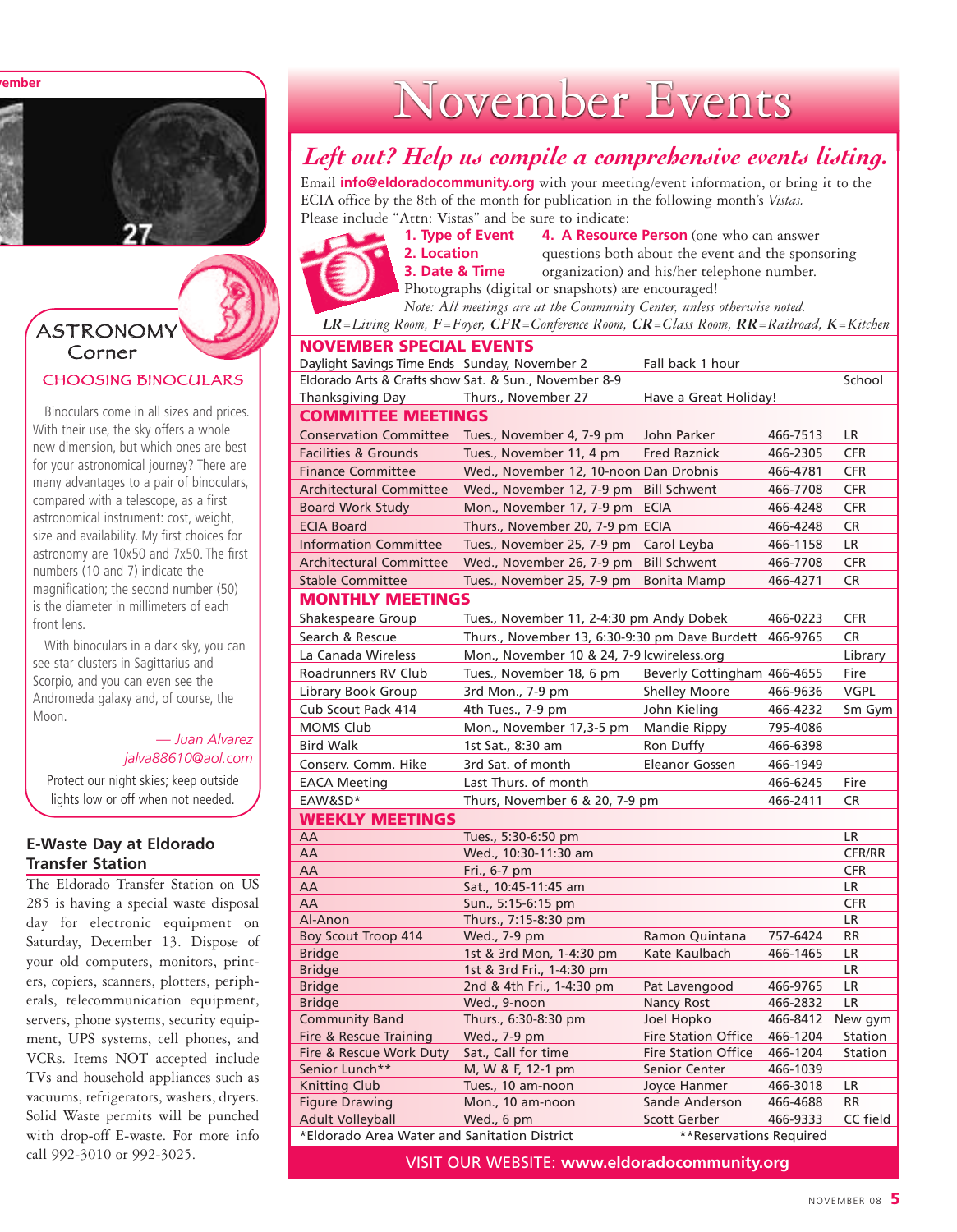## Academy of Leadership in Its First Year

**L DORADO COMMUNITY SCHOOL**<br>students with new teachers and an exciting<br>new curriculum. The 6th and 7th grade program, has begun its first year for middle-school students with new teachers and an exciting new curriculum. The 6th and 7th grade program, called the Academy of Leadership, is currently holding classes in preexisting school space as well as in one portable science lab building. The Academy teachers include **Anita Navrot** (7th grade math and 6th grade world history), **Brian Delay** (6th grade language arts and 6th/7th grade history), **Suzanne Rodriguez** (6th grade science and math), **Scott Larson** (7th grade science and 6th grade math), and **Jamie Guevarra** (6th and 7th grade language arts).

In addition to these core curriculum classes, this year students can choose from eight elective classes, including Spanish, art, band, orchestra, chorus, 6th grade current events, academic lab and physical education. The current events class is currently doing research on the 2008 election. The Academy also has started an experimental outdoor learning program involving Vertical Ventures, Inc., which convenes monthly for two hours. This program adheres to a

"learning by doing" philosophy and encourages team efforts in such activities as rock climbing, gardening and environmental projects. Students in this program will culminate at the end of the year by attending a three-day backpacking trip. Students at the Academy will also be working closely with other Eldorado community organizations, such as Vista Grande Public Library, the Senior Center, and El Dorado Fire and Rescue, in a leadership/mentoring program on Friday afternoons. This program teaches students about community responsibilities and leadership through community and global projects.

A sports program has not been offered yet at the Academy. However, students have been able to play on the De Vargas Middle School football team this year and will have basketball tryouts in the fall for the De Vargas or Capshaw teams.

Plans are currently being developed for additional classrooms for 2009-2010. These building plans are contingent on passage of the school bond in February 2009.

*—Lisa Robles*

### T**HE FACILITIES AND GROUNDS** *Facilities & Grounds Committee News*

Committee was created in the winter of 2008 in part to assist in the long-range planning for the Community Center and its surrounding 28 acres. The committee generally meets on the first Tuesday of each month at 4 pm in the Community Center Board Room (though because of the election, this month's meeting will be held on the second Tuesday, November 11). Meetings are open and anyone can attend.

Since our inception we have been developing the protocol for a long-range master plan for the 28 acres. A physical survey of the acreage, showing the boundaries and location of all existing buildings and

amenities—such as the soccer field, dog park, tennis and basketball courts, swimming pool, playground, and paved access—is needed. Such information is vital for understanding exactly what is in place and where.

We are presently reviewing data collected in 2006 to assess whether ECIA should build an additional freestanding multi-use building. We have contacted some 40+ frequent users to get a sense of their needs. If it appears that the community does

need additional space, we will determine an appropriate site for the facility, obtain construction cost estimates, and perform a cost-benefit analysis. Only then, if the analysis looks favorable, will we send our findings to the Finance Committee, and ultimately to the Board, for their review. The Board, at any time, may direct that public meetings be held to get broader community input for such a proposal.

In 2008, benches were added in the playground and basketball areas, and two horseshoe pits were installed between the dog park and swimming pool. The deteriorating athletic field fencing was replaced with new split-rail fencing, and the flooring in the Railroad Building next to the Community Center was also replaced.

We are planning on replacing the old furniture in the Community Center living room with new and more comfortable furniture that better fits community needs.

The committee is also working to revise the "rental agreement" and rules and regulations concerning loud and/or amplified music at the Community Center and its surroundings. Committee recommendations on both issues will soon be made to the Board.

Residents' comments, concerns, and attendance at our meetings are welcome.

**New soccer field fencing**

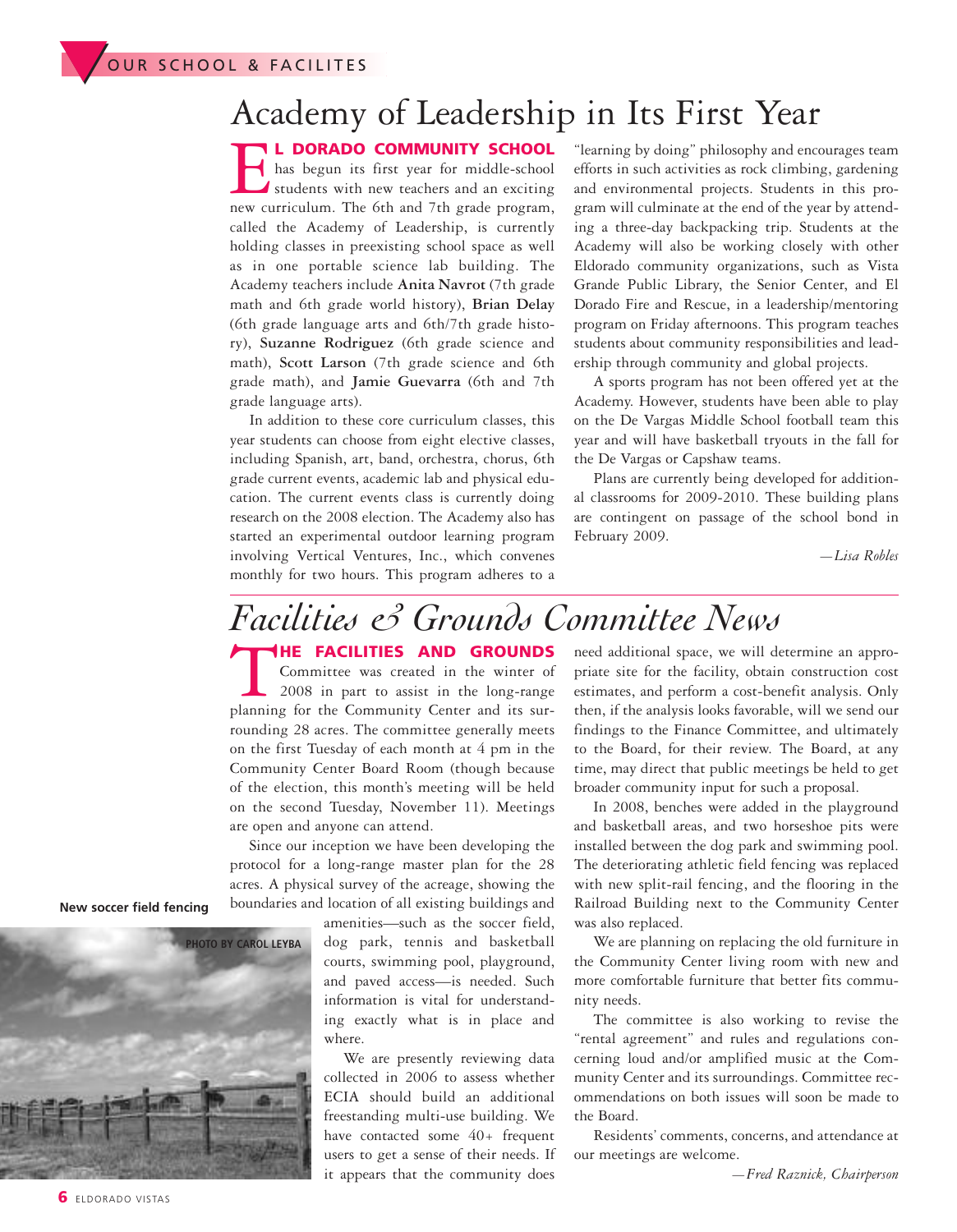

## Neighborhood Watch

**YOU CAN MAKE A DIFFERENCE**<br>in the security of Eldorado residents.<br>in the Eldorado Neighborhood Watch (NW) proin the security of Eldorado residents. "**How?** you may ask. You can participate in the Eldorado Neighborhood Watch (NW) program. NW was developed in 1972 by the National Sheriffs' Association to help reduce burglaries in residential neighborhoods. Studies show that NW programs can reduce crime, including burglaries, by as much as 75%.

**"How does it work?"** You simply have to be observant and report suspicious neighborhood activities to the county sheriff or to Eldorado security.

**"But I'm not qualified to do this."** Yes you are. You only need to be observant and willing to get involved in a non-dangerous way by reporting activities by telephone to the authorities.

**"But I really don't have the time."** The time commitment of NW participants is negligible; in general, you simply go about your usual activities while being more observant.

**"This is a great program. What if I want to do more?"** If your street does not have a block captain, here is the perfect opportunity to get involved. Block captains spend a minimal amount of time organizing their neighbors into a team that watches out for one another. They distribute program information and communicate regularly with their neighbors, mainly

via e-mail. Eldorado NW has increased the number of block captains from a just handful to 76, but needs more to reach its goal of 250.

You can also volunteer for behind-the-scenes tasks such as data entry or working on the new computer mapping project. You can also staff outreach tables, assemble block captain kits, take notes at quarterly meetings or help with other needed tasks. Eldorado Neighborhood Watch is run by resident volunteers, has grown considerably and needs your involvement.

Finally, you can get involved with the new **Volunteer Observation Patrol** (VOP) program (see the August edition of *Vistas*). VOP is being organized into teams of two residents each, who volunteer to drive around Eldorado in two-hour shifts serving as eyes and ears for the sheriff.

You can read the Neighborhood Watch mission statement and get other information on our website at www.eldoradocommunity.org. Click on the Neighborhood Watch link. If your street has no active NW program and you want to get one started, or if you find the VOP program appealing, please contact **Marilyn Walker** (lightwalker2@comcast.net), 466- 2553, or **Larry Eccard** (desertraat@comcast.net) to begin making a difference.

*—Ken Pinter, Eldorado Neighborhood Watch*



*Studies show that NW programs can reduce crime, including burglaries, by as much as 75%*

## *Dirt Roads 102*

**AS YOU MAY HAVE NOTED,** the County has been trying a slightly different approach to grading our dirt roads. Where practical, the grader is pushing the side of the road back has been trying a slightly different approach to grading our dirt roads. Where practical, the grader is pushing the side of the road back toward the original bar ditches (if they exist), thereby opening water flow access to driveway culverts that haven't been exposed for many years. Several roads have been earmarked by the County for this special grading, and your Road Committee is putting together a list of additional candidates.

This grading technique has two advantages: runoff will keep the culverts open, and water that used to pool on or at the side of the roadways will be diverted off the driving lanes. Where water stays off the top of the roadway, deep ruts and excessively muddy spots are less likely to form, leaving roads more passable where they have been graded in this manner.

During a recent road inspection, however, Road Committee members noticed that many driveways have no culverts. In many of these cases, the driveway also sits at a higher elevation than the roadway. Under both these conditions, water running alongside the roadway, with no culvert to move through, runs in front of the driveway and forms a small gully. After last July's rains, some of these gullies were fairly wide and deep. So, between speeding vehicles and the absence of culverts, road grading will have to be done more frequently, and ultimately the roads will get lower and the gap between the driveway and roadway higher. If you have driveway culverts, you can help reduce this cycle by keeping your culverts open and free of



debris that may otherwise inhibit the flow of water. *—Nolan Zisman, Chair, ECIA Road Committee* **Driveway culvert**